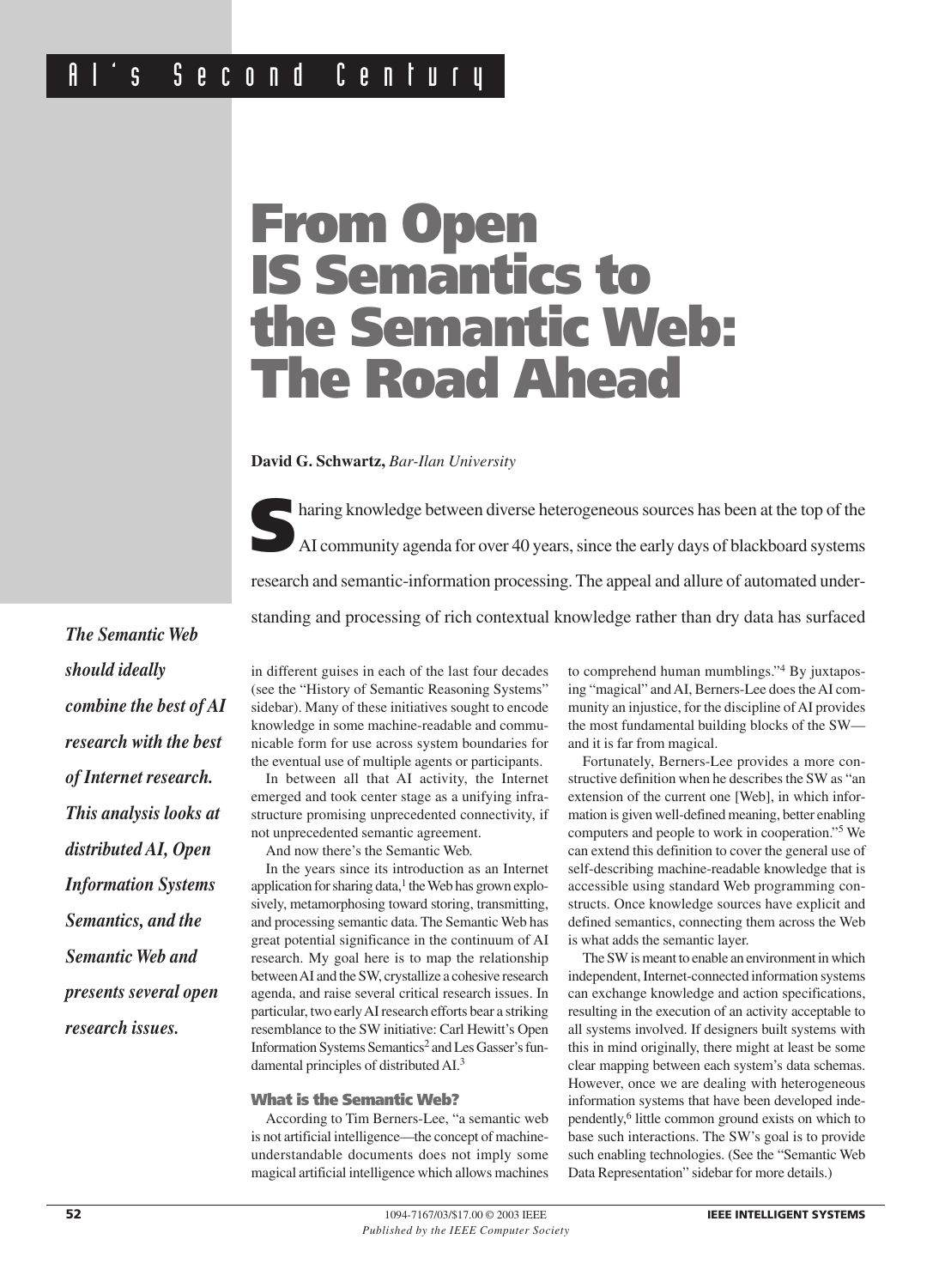## History of Semantic Reasoning Systems

AI's history of research and development has created the foundations upon which the Semantic Web is being built. In the 1970s, knowledge representation and reasoning initiatives such as the Knowledge Representation Language, frame-based reasoning, and expert systems took center stage. The 1980s saw expert systems initiatives as the focus of Japan's Fifth Generation Project<sup>1</sup>; a drive to commercialize expert systems; and the development of new techniques such as the use of metaknowledge as a unifying element for integrating diverse knowledge. In the 1990s, intelligent-agent frameworks took the prior two decades' work into distributed multiagent environments. Semantic representation and reasoning, knowledge representation, frame-based representation, metalevel reasoning and abstraction, and multiagent systems have all been at the center of AI research at various points in time. Here are some of the most notable initiatives and related research, but this discussion is illustrative rather than exhaustive.

One of the earliest discussions of a machine-based system to create semantic agreement is attributable to Yehoshua Bar-Hillel in his quest for "fully automatic high quality translation." John Hutchins said of Bar-Hillel:

With remarkable prescience, he realized that MT [machine translation] was an instance of "a well-known situation where accuracy may be traded for speed, and vice versa." For Bar-Hillel it was already "obvious" that "fully automatic MT, i.e. one without human intervention … [was] achievable only at the price of inaccuracy." The major obstacle to fully automatic translation was that there were no obvious methods "by which the machine would eliminate semantical ambiguities.<sup>2</sup>

The earliest attempt to represent knowledge using semantics can be traced back to Ross Quillian, who proposed the use of semantic networks for language understanding.<sup>3,4</sup> Groundbreaking work by Marvin Minsky in semantic information processing followed.<sup>5</sup> In 1975, Minsky suggested frame-based knowledge representation.<sup>6</sup> Current researchers are building methods for knowledge representation on the Semantic Web based on Minsky's foundations, one example of which is work by Ora Lassila and Deborah McGuinness.<sup>7</sup>

Research in distributed cooperating systems began with Alan Newell's work on the use of blackboard systems.<sup>8</sup> He envisioned an environment in which systems could deal with different representations at different levels of abstractions and communicate about them through a shared memory.

The development of KRL (Knowledge Representation Language) in 1977 was the first of what would become a stream of formal knowledge representation languages.<sup>9</sup> Later on, KIF (Knowledge Interchange Format)10 and KQML (Knowledge Query and Manipulation Language)<sup>11</sup> would start to address interoperability issues for knowledge representation between heterogeneous knowledge sources.

Metalevel architectures and the use of metaknowledge to add a semantic layer began to generate a following in the 1980s. Michael Genesereth's work on metalevel architectures<sup>12</sup> and the collection by Pattie Maes and Danielle Nardi<sup>13</sup> presented many of the key foundations for semantic interoperability and cooperation. The metalevel approach has since been applied to areas ranging from blackboard system architectures<sup>14</sup> to knowledge acquisition and sharing.<sup>15,16</sup>

Combining the elements of knowledge representation, semantic agreement, and distributed reasoning became the mainstay of research into multiagent systems and distributed AI in the 1990s. Work on systems such as the Open Agent Architecture, <sup>17,18</sup> Flipside, <sup>19</sup> and InfoSleuth<sup>20,21</sup> continues.

#### **References**

- 1. E.A. Feigenbaum and P. McCorduck, *The Fifth Generation: Artificial Intelligence and Japan's Computer Challenge to the World*, Addison-Wesley, 1983.
- 2. W.J. Hutchins, *Milestones in Machine Translation*, http://ourworld. compuserve.com/homepages/WJHutchins/Miles-3.htm.
- 3. M.R. Quillian, "A Notation for Representing Conceptual Information: An Application to Semantics and Mechanical English Paraphrasing," Dept. of Energy tech. report SP-1395, System Development Corp., Santa Monica, Calif., Oct. 1963.
- 4. M.R. Quillian, "Semantic Memory," *Semantic Information Processing*, M. Minsky, ed., MIT Press, 1968, pp. 227–270.
- 5. M. Minsky, ed., *Semantic Information Processing*, MIT Press, 1968.
- 6. M. Minsky,"A Framework for Representing Knowledge," *The Psychologyof Computer Vision*, P. Winston, ed., McGraw-Hill, 1975, pp. 211–277.
- 7. O. Lassila and D. McGuinness, "The Role of Frame-Based Representation on the Semantic Web," *Linköping Electronic Articles in Computer and Information Science*, vol. 6, no. 5, 2001, www.ep.liu.se/ ea/cis/2001/005.
- 8. A. Newell, "Some Problems of Basic Organization," *Self-Organizing Systems*, M. Yovitz, G. Jacobi, and G. Goldstein, eds., Spartan, 1962, pp. 393–423.
- 9. D.G. Bobrow and T. Winograd, "An Overview of KRL, a Knowledge Representation Language," *Cognitive Science*, vol. 1, 1977, pp. 3–46.
- 10. R. Genesereth and R. Fikes, *Knowledge Interchange Format*, tech. report Logic-92-1, Computer Science Dept., Stanford Univ., 1992.
- 11. T. Finin and G. Wiederhold, *An Overview of KQML: A Knowledge Query and Manipulation Language*, tech. report, Computer Science Dept., Stanford Univ., 1991.
- 12. M.R. Genesereth, "An Overview of Metalevel Architecture," *Proc. Third Nat'l Conf. Artificial Intelligence* (AAAI 83), Morgan Kaufmann, 1983, pp. 119–123.
- 13. P. Maes and D. Nardi, *Meta-Level Architectures and Reflection*, Elsevier, 1988.
- 14. D.G. Schwartz and L. Sterling, "Using a Prolog Meta-Programming Approach for a Blackboard Application," *ACM Applied Computing Rev.*, vol. 1, no. 1, Jan. 1993, pp. 26–34.
- 15. T.J. Menzies, "Towards Situated Knowledge Acquisition," *Int'l J. Human-Computer Studies,* vol. 49, no. 6, 1998, pp. 867–893.
- 16. T. Menzies et al., "Issues with Meta-Knowledge," *Int'l J. Software Eng. and Knowledge Eng.*, vol. 10, no. 4, Aug. 2000, pp. 549–555.
- 17. P.R. Cohen et al., "An Open Agent Architecture," *Proc. AAAI Spring Symp*., AAAI Press, 1994, pp. 1–8.
- 18. D. Martin, A. Cheyer, and D. Moran, "The Open Agent Architecture: A Framework for Building Distributed Software Systems," *Applied Artificial Intelligence*, vol. 13, nos. 1/2, 1999, pp. 91–128.
- 19. D.G. Schwartz, *Cooperating Heterogeneous Systems*, Kluwer Academic Publishers, 1995.
- 20. D. Woelk, M. Huhns, and C. Tomlinson, "InfoSleuth Agents: The Next Generation of Active Objects," *Object Magazine*, July/Aug. 1995, pp. 33–40.
- 21. R. Bayardo et al., "Semantic Integration of Information in Open and Dynamic Environments," *Proc. ACM SIGMOD Int'l Conf. Management of Data*, ACM Press, 1997, pp. 195–206.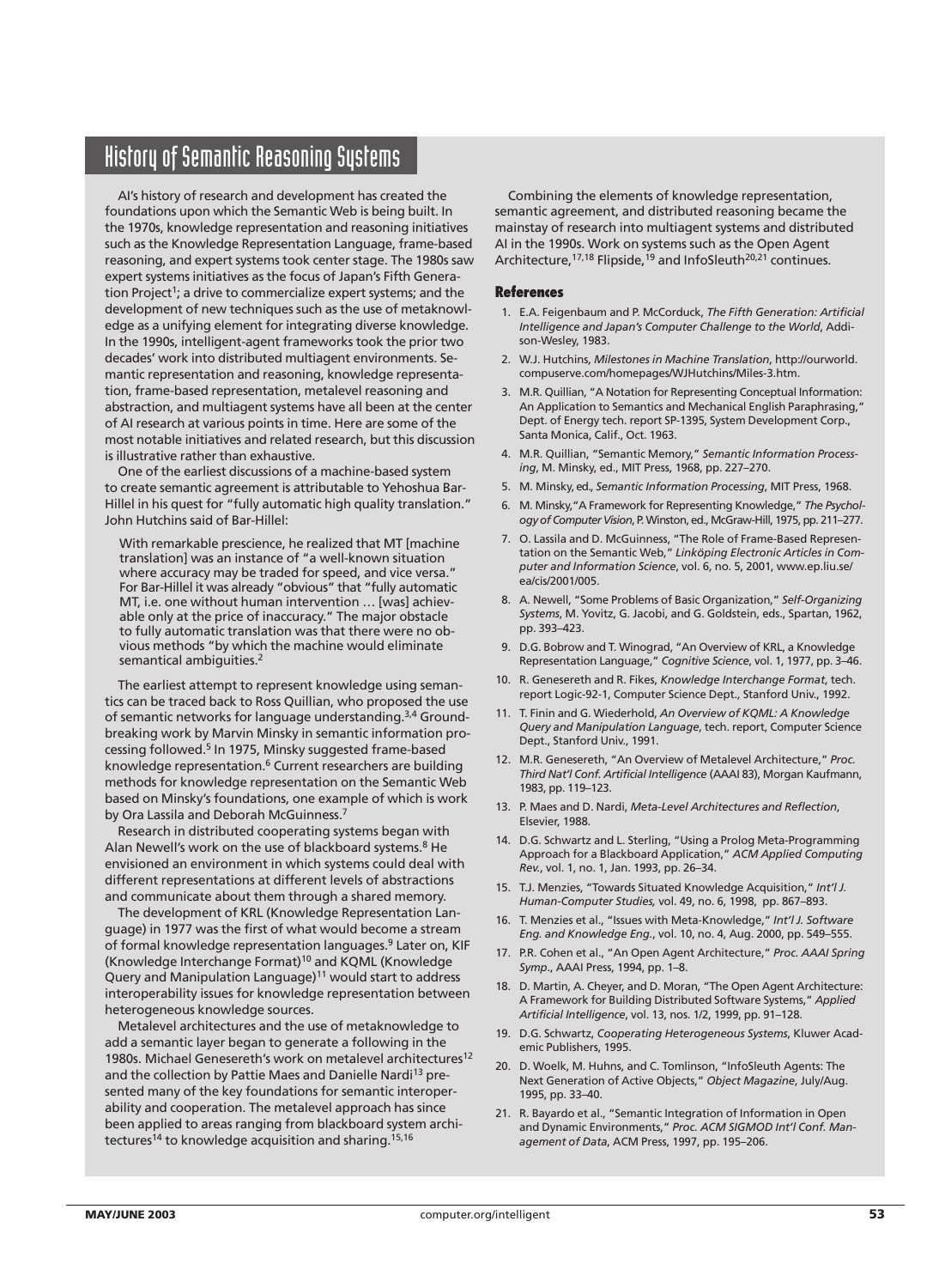## Semantic Web Data Representation

We can approach data representation in a Semantic Web environment as a series of layers, each of which adds a degree of semantic depth to a given data model. Figure A shows the four basic layers: XML, RDF (Resource Description Framework), Ontology, and Logic.

#### **XML Schema**

The XML Schema standard forms a broad base on which developers can build interoperable XML applications. It enables the cross-organizational sharing and verification of documents. The schema specification consists of two parts: a language to describe the high-level structure of an XML document, and a list of allowable data types that can be used in those documents.

Using XML Schema lets an XML parser identify not only the syntax of XML data but also the correctness and completeness of that data using its structure. This enables the easy identification of missing data, data-formatting errors, and out-of-range values. Some major ontology initiatives have adopted an XMLbased semantic markup language for expressing standard semantics on the Web.<sup>1</sup> Both DAML (DARPA Agent Markup Language)<sup>2</sup> and OIL (Ontology Inference Layer)<sup>3</sup> use forms of XML as the basis for their ontological representations. The following example shows a simple XML representation of two common terms: bird and cat.

```
<?xml version="1.0">
<birds>
    Animals that fly:
    <hird><name>Tweety</name>
         <color>Yellow</color>
         <address>Granny's Cage</address>
         <eats>birdseed</eats>
         <enemy>puddy tat</enemy>
    </bird>
</birds>
<nts>Animals that eat birds:
    <synonym>puddy tat</synonym>
    <sub>car</sub></sub>
         <name>Sylvester</name>
         <color>gray</color>
         <address>Granny's House</address>
         <eats>birds</eats>
    \langle cat\rangle</cats>
```


#### **Figure A. Seeking interoperability across multiple layers of increasing semantic depth.**

XML Schema stops short, however, at allowing for true semantic representation. The Semantic Web initiative advocates the addition of RDF on top of XML to begin dealing with that task.

#### **Resource Description Framework**

RDF is essentially a rudimentary, Web-enabled language of Subject, Verb, Object triples that we can use to represent relationships between data. In that sense, it provides Web-based applications with simple semantic-net-like capabilities much like the venerable (Tweety) isa (bird) and (bird) has (wings) representations. The key dif-

#### **Open Information Systems Semantics**

Hewitt proposed OISS as a response to the increasing complexity engendered by the use of large-scale open systems:

OIS Semantics provides an account of the meaning of Representational Activity (i.e. conveying information about System Commitments that is accomplished using digital communications). Representational Activities entail changes in Systems Commitments, and

that change is the Meaning of the activities. This is an open-world characterization of meaning—as opposed to previous close[d]-world attempts based on possible worlds in which the meaning of a set of sentences is defined to be the set of all possible worlds that satisfy the meaning conditions. In logical semantics, representation is the mapping between a sentence proposition and specified meaning conditions. Meaning is built on and grows out of representation. Two participants agree about the meaning of a sentence when they agree about the meaning conditions.2

An *open system* is any system that is subject to unanticipated outcomes in its operation and can receive new information from outside itself at any time. Most classic information systems do not fall into this category. Although an information system might receive input from the outside at any time, these inputs are generally anticipated and match predefined syntactic structures and schemas. Distributed AI enabled, for the first time, nondeterministic communication between two or more inde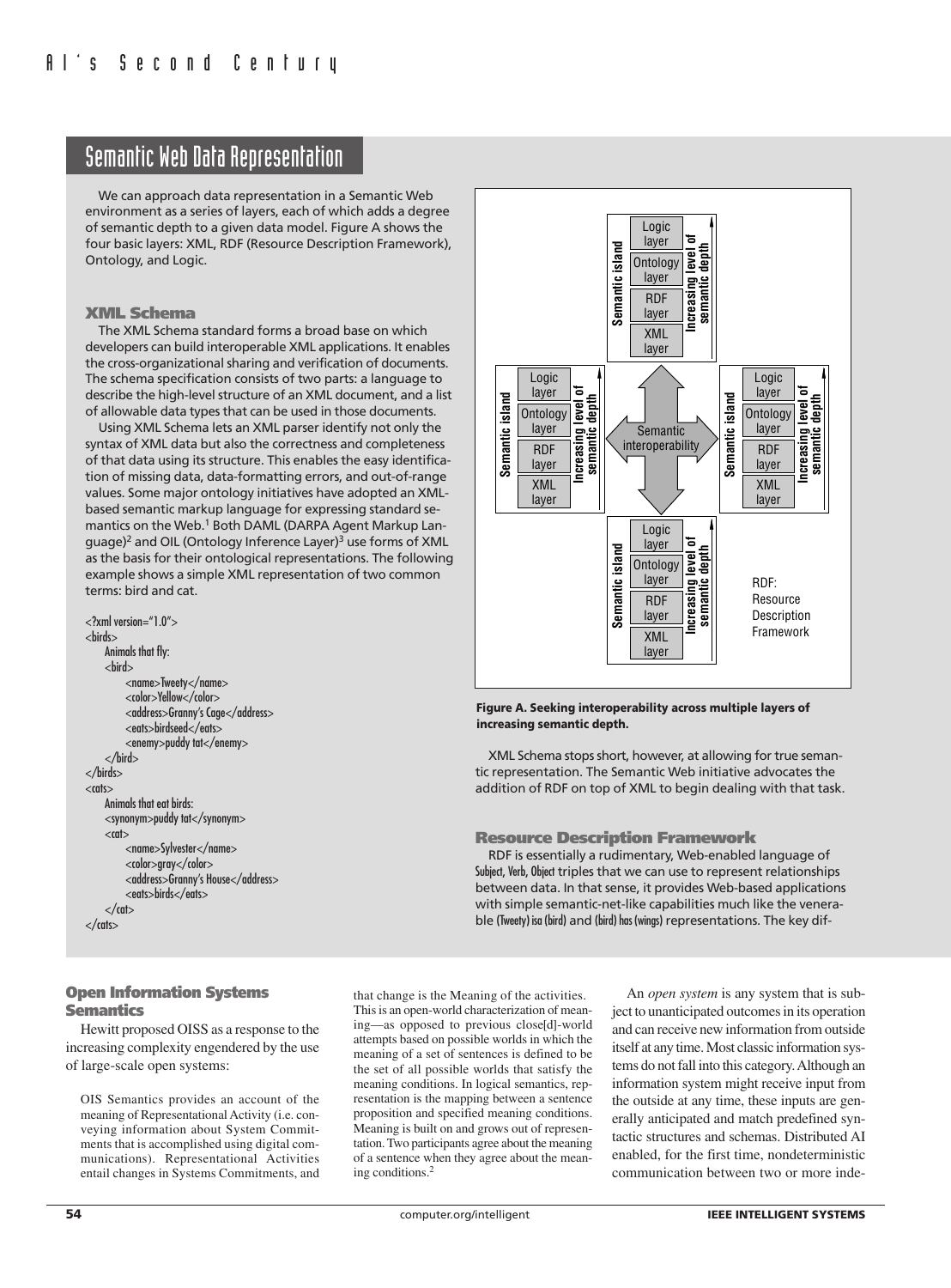ference here is that the elements of RDF statements can be uniform resource identifiers (URIs), so that their location can be referenced anywhere on the Web.

More in-depth discussion of the roles of XML and RDF in the SW is available elsewhere.4,5 Table A shows a brief example of three fictitious RDF triples that theoretically could be used in reasoning about Tweety.

#### **Ontology**

The use of ontology is fundamental to a viable SW.<sup>6</sup> Without it, at best we end up with semantic islands—not much use for interoperability and communication.

Currently, we can use the XSLT (Extensible Stylesheet Language Transformations) standard to map multiple XML data representations, but it is a difficult, manual task. An alternative is to use a central ontology as a touchstone from which and to which multiple XML representations are mapped. Mapping between XML representations is a core SW function, one made possible through the use of ontology technologies.

Did you ever notice what happens if you try to run the plural form of "ontology" through your spell checker? While the term "ontologies" sounds right (and looks right), there is, in fact, no such animal. For by its very definition, "ontology" connotes a unified view—a single universally agreed-upon system of meanings. If you have more than one ontology, you have no ontology. So, to get RDF "islands" to communicate, there must be a common ontology that connects the terms in one to the terms in the other. Of course, achieving a single common ontology is not realistic, so the actual goal must be effective mechanisms to integrate and reconcile overlapping and inconsistent ontology islands—hence the centrality of the semantic interoperability function as Figure A shows.

Mapping XML through ontology is therefore just the first step, as there is no way to guarantee a given ontology's completeness. Therefore, we must address the mapping of multiple "ontologies" in much the same way as we address multiple XML and RDF representations. An ontological mapping is a means of achieving interoperability between ontologies. This, of course, ignores our earlier proclamations of a single ontology. However, in practice multiple partial ontologies will exist, and reconciling them is essential to a viable SW. For more on this, see the "Additional Research Directions" sidebar.

## **Table A. RDF descriptions of Tweety. Subject Verb Object** www.tweetybird.xrg created by www.warnerbros.xom/legal

www.myOntology.xrg/bird has\_part www.ScienceOntology.xrg/life/wings

www.tweetybird.xrg/tweety isa www.myOntology.xrg/bird

#### **Logic**

The use of first-order or higher-order logic is also fundamental to a viable SW. Without it, at best we end up with a network of concepts with an agreed-upon grounding but no inferential abilities. First-order logic allows us to reason across the RDF elements defined in a SW environment. Stated in terms of the earlier XML/RDF example, if we use RDF to express www.tweetybird.xrg/tweety isa www.myOntology.xrg/bird and www. dangerouscats.xrg/sylvester isa www.myOntology.xrg/cat, we then need a logic that lets us represent simple rules such as

A enemy B <— A isa www.myOntology.xrg/bird, B isa www.myOntology.xrg/cat.

Further reading on SW layers and formalization is available:

- Semantic Web initiative: www.w3.org/2001/sw
- XML specification: www.w3.org/XML
- RDF specification: www.w3.org/RDF
- Requirements for a Web Ontology Language: www.w3.org/ TR/2002/WD-webont-req-20020708
- Use of logic for the SW: www.w3.org/DesignIssues/Logic.html

#### **References**

- 1. B.R. Gaines and M.L.G. Shaw, "Knowledge Acquisition, Modelling and Inference through the World Wide Web," *Int'l J. Human-Computer Studies*, vol. 46, no. 6, June 1997, pp. 729–759.
- 2. J. Hendler and D.L. McGuinness, "The DARPA Agent Markup Language," *IEEE Intelligent Systems*, vol. 15, no. 6, Nov./Dec. 2000, pp. 72–73.
- 3. D. Fensel et al., "OIL in a Nutshell: Knowledge Acquisition, Modeling, and Management," *Proc. European Knowledge Acquisition Conf.* (EKAW 2000), LNAI 1937, R. Dieng et al., eds., Springer-Verlag, 2000, pp. 4.1–4.12, www.cs.vu.nl/~ontoknow/oil/downl/oilnutshell.pdf.
- 4. S. Decker et al., "The Semantic Web—The Roles of XML and RDF," *IEEE Internet Computing*, vol. 4, no. 4, Sept./Oct. 2000, pp. 3–13.
- 5. D. Fensel, "The Semantic Web and Its Languages," *IEEE Intelligent Systems*, vol. 15, no. 6, Nov./Dec. 2000, pp. 67–73.
- 6. T. Gruber, "A Translation Approach to Portable Ontology Specifications," *Knowledge Acquisition*, vol. 5, no. 2, 1993, pp. 199–220.

pendent systems, resulting in the exchange of inputs that had not been predefined—often referred to as the *open system* or *open world* assumption. This realization led to a series of nontrivial questions regarding the nature of interaction between systems.

#### **Has anything really changed?**

When Hewitt presented his far-reaching and insightful analysis of OISS,<sup>2</sup> it appeared alongside Gasser's equally insightful view

of what does and does not change in AI when you embrace the open system assumption.<sup>3</sup> When these works appeared, they were not "initial thoughts" but rather the analytical culmination of research in distributed AI that had begun two decades earlier.

Together, the open system assumption and the principles of DAI comprise the single most important leap in AI's development from a niche research area to the science that is now forming the SW core. Much before the SW concept became popular, the opposing and slightly controversial approaches had already laid the groundwork for the main SW issues being dealt with today. Consider the following quotations:

This is an open-world characterization of meaning—as opposed to previous closed-world attempts.<sup>2</sup> (Hewitt, 1991)

One consistent difference between the Semantic Web and many data models of programming languages is the "closed world assumption." (Berners-Lee, 1998)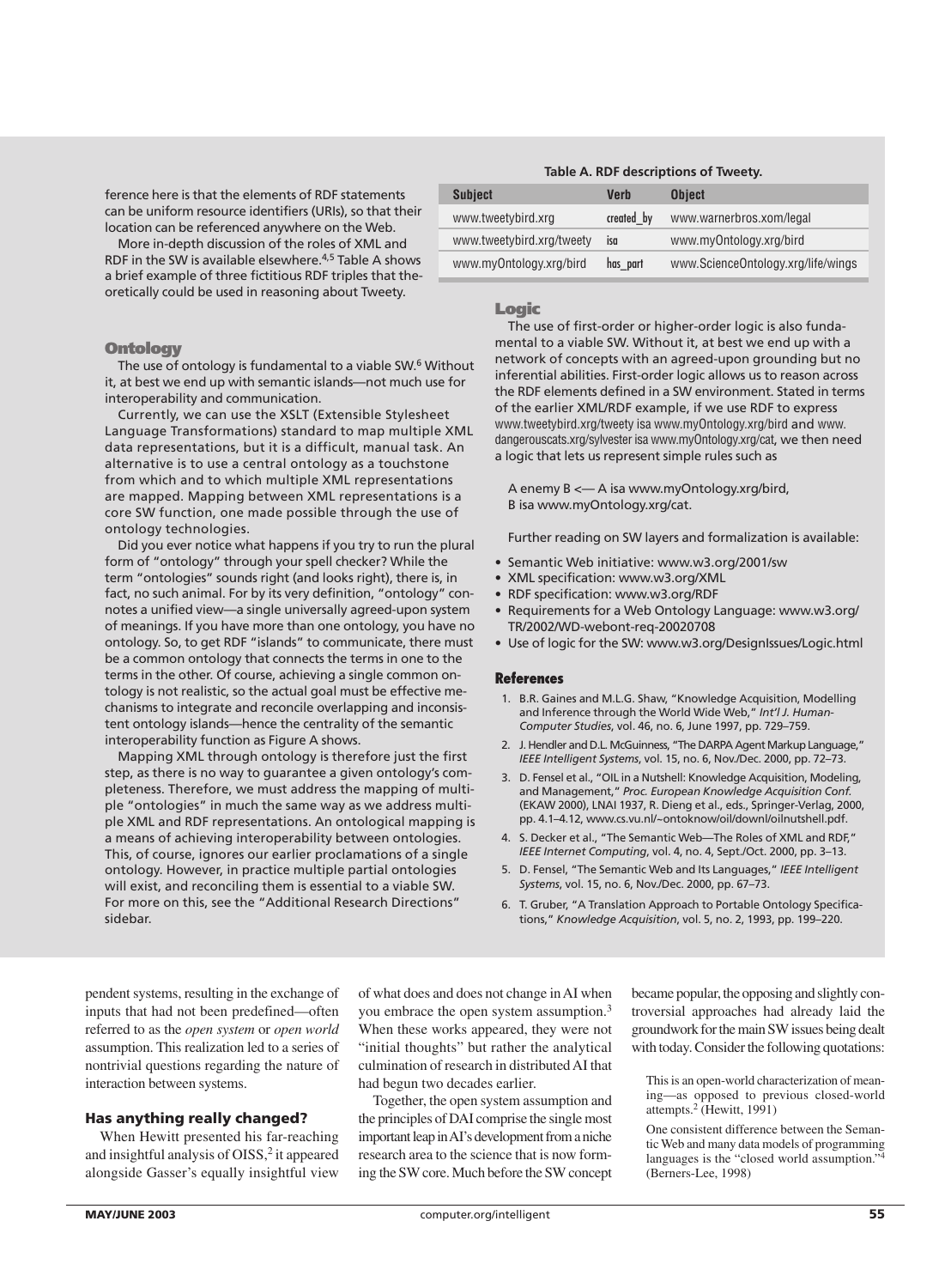Identifying the open-world assumption was a crucial turning point in the development of both OISS and the SW. This commonality between the two does not end here; rather, it is just the point of embarkation on a common path.

Hewitt makes four fundamental assertions that are important in understanding OISS:

- *Negotiations* play a fundamental role.
- *Robustness*, in terms of the ability to keep commitments in the face of conflict, must be supported.
- *Scalability*, in terms of the ability to increase the scale of commitments, is crucial.
- *Meaning* is derived from a representational activity that is the resulting change in that activity. Without communication, there is no representational activity, where representational activity involves communicating information regarding system commitments. Or, in Hewitt's words (p. 94), "No Representation without communication!"2

#### **Seven core concepts**

Hewitt further identifies seven concepts that are core to the success of OISS. They are equally essential for the SW to succeed as an enabling infrastructure. By considering each one from the OISS perspective, we can begin to understand how we must adopt and adapt these same elements for the SW.

*Conflicts.* The ability to detect and resolve conflicts is fundamental in any open-systems interaction and in a SW environment. OISS conflicts result from the asynchrony of multiple participants operating independently. SW conflicts are possible at multiple levels, from conflicting XML and RDF (Resource Description Framework) representations to incompatible ontology terms. They lead to incomplete or contradictory first-order-logic representations deployed in support activities. A SW implementation that does not include a mechanism to resolve conflicts will be ineffective once communication moves beyond a controlled environment.

*Trials of strength.* These occur whenever a conflict must be resolved; they are common especially when ontologies conflict (see the "Additional Research Directions" sidebar). Hewitt proposes mechanisms for processing OIS trials of strength,2 many of which apply to the SW.

*System commitments.* These are the basis for joint activities: they let multiple participants agree to perform a joint processing activity. System commitments involve allocation of resources, agreement on processing logic, and agreement on data semantics. The importance of joint processing in the SW is apparent even if we limit ourselves to data interoperability. For example, systems participating in a consortium might commit to using the same base ontology for a subset of their representational requirements. They can further agree that if that ontology becomes unavailable within a committed time constraint, they will use an agreed-upon alternative.

*Deduction*. Deduction is based on a given system's internal logical structure. The SW initiative views this as a role to be filled by a Logical layer above RDF representations. It does not present any particularly difficult research problem, but is another example of the common ground being shared. Considering that having multiple mechanisms for deduction can lead to conflict in both OISS and the SW, a cooperation mechanism is necessary.

*Cooperation.* When the participating systems have mutually dependent roles in system commitments, they need to cooperate to establish those roles. For example, they might have established the commitment to an alternate ontology described earlier through such a mechanism. Likewise, when participants have multiple deductive mechanisms available, they must cooperate to navigate the interaction between them.

*Representational activity.* This is any OISS activity that results in a change in system commitments as defined earlier. The meaning of a representational activity in OISS can be localized; it can also propagate out to other participants mitigated by trials of strength and cooperation. Similar behavior can be expected in a SW environment, as meaning will need to be propagated from one uniform resource identifier (URI) to another.

*Negotiation.* This is a modified trial of strength in which the participants communicate various representational activities that change system commitments. Negotiating mechanisms can be complex, and they form a rather active AI subdiscipline. It will be interesting to see how much of AI's contribution to automated negotiation will be applied to the SW environment, as meaning will need to be mapped from one URI to another.

#### **Adding social conceptions of knowledge and action**

Gasser's learned analysis of OISS presents a further refinement of the key issues related to understanding and problem solving in open systems.3 His six principles form the basis of distributed AI:

- AI research must set its foundations in ways that treat the existence and interaction of multiple actors as a fundamental category.
- Tension will exist between situated pragmatic knowledge and action-at-a-distance in alternative contexts.
- DAI representation and reasoning approaches must assume that multiple representations are recursively possible at any level of analysis or action and that actors will employ multiple representations individually and collectively. DAI approaches must also provide mechanisms for reasoning among multiple representations.
- DAI theory and practice must account for resource-limited activity.
- DAI theory and practice must provide accounts of and mechanisms for handling three key problems: joint qualification, representation incommensurability, and failure indeterminacy.
- DAI theory and practice must account for how groups of agents can achieve joint, robust, and ongoing courses of action despite indeterminate foul-ups and inconsistencies, which can occur recursively at any level of the system.

Aside from the first principle, which is more philosophical in nature, the distance between Gasser's guiding principles and the demands of the current SW initiative is short indeed. Designers of SW technologies must expect tension between situated pragmatic knowledge at a given URI and alternative representations in other locations—that is the SW's essence. A robust SW implementation cannot avoid handling recursive representation and reasoning, even if current RDF research does not yet deal with this. Likewise, can we have a SW that does not consider bounded resources and multiple conflicting representations? No, these are fundamental. Also, some SW interactions will necessitate joint courses of action determined by the participants. Anything less misses the vision. In fact, everything in Hewitt's OISS and Gasser's DAI principles must at least be considered if not fully addressed to fulfill the SW vision.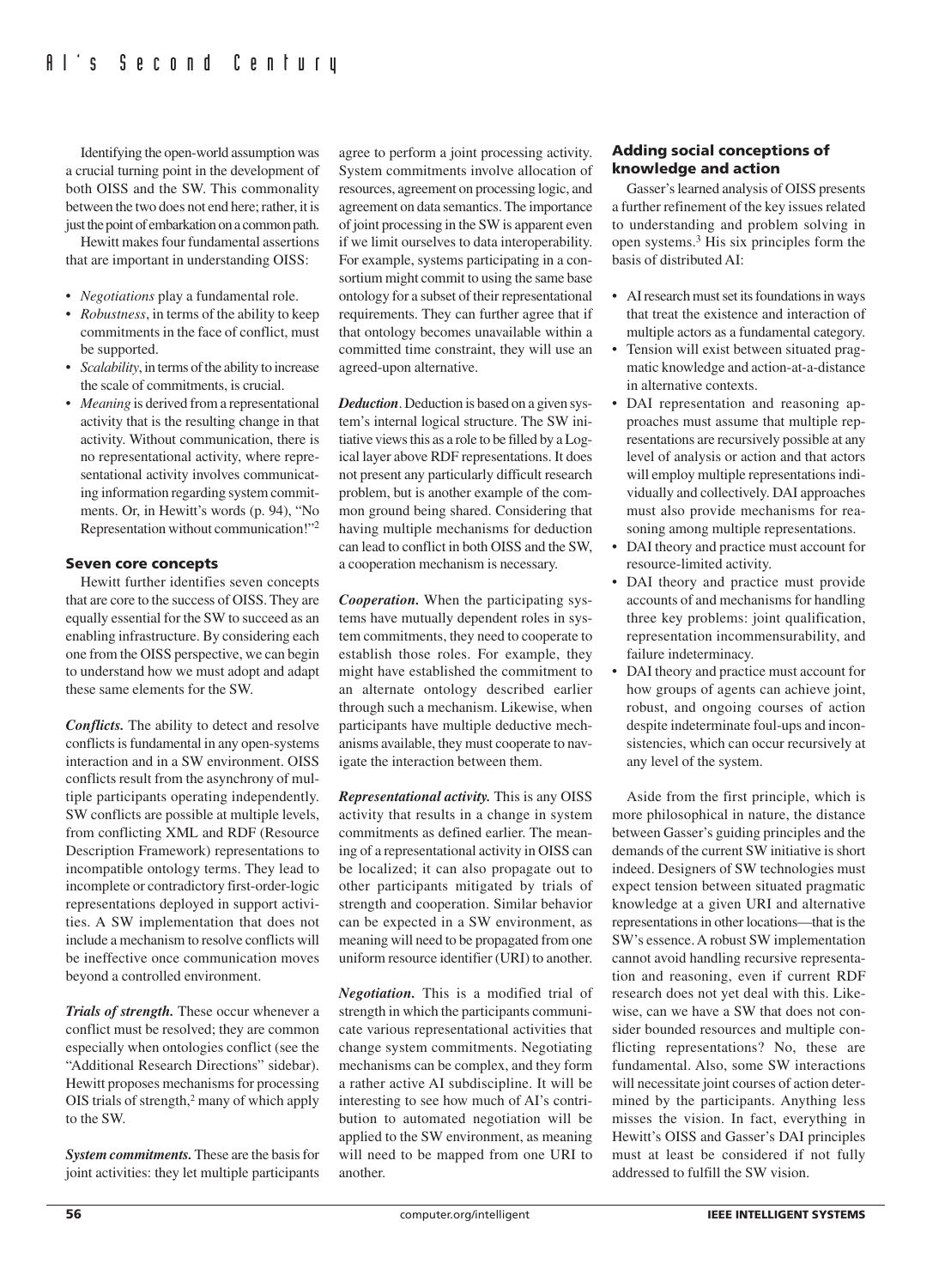## Additional Research Directions

In the Deductive Indecision Problem, two serial operations for example, two withdrawals from the same account by different participants—occur such that it is impossible to physically determine which operation will be executed given the account's balance limits. If an account with a balance of 100 exists on System A, and two valid messages ("Withdraw 70" and "Withdraw 80") are concurrently sent to System A, Carl Hewitt says, "No amount of knowledge of the physical circumstances in which the withdrawal requests are made determines the outcome. Therefore, the outcome cannot be *deductively decided* even from complete knowledge of all circumstances" at the time both requests were made.<sup>1</sup>

This problem is well-known in the database management literature yet must be revisited in terms of an open Semantic Web environment. Semantic interoperability at the data level, as Hewitt describes, is not enough. Inference related to Web participants' actions must be able to deal with the level of indecision that the Deductive Indecision Problem addresses and still continue functioning. In an environment in which long duration and indecisive transactions are the norm rather than the exception, new mechanisms must be put into place. One attempt to address part of this problem is Alfred Loo and Y.K. Choi's distributed selection algorithm for the Internet.<sup>2</sup>

One of the motivations behind using ontologies is the desire to set a semantic standard that many unrelated participants can share.<sup>3</sup> This goal is sabotaged as soon as multiple ontologies appear in the same conceptual space—an inevitable phenomenon. So, establishing some notion of semantic equivalence when Concept A in Ontology X has the same meaning as Concept B in Ontology Y-is important.<sup>4,5</sup>

The classic example is that of a ZIP code.<sup>6</sup> Zip in Ontology A refers to a string of digits that we can use to establish an entity's physical location in the world. We might refer to the identical concept in Ontology B as Postal Code. How do we establish an equivalence relationship between the two ontologies? Berners-Lee and his colleagues<sup>6</sup> suggest that the ontologies themselves provide an equivalence relationship stating that one's postal code is equivalent to the other's ZIP code. But taking that approach begs the question by expecting a situation in which such equivalence knowledge is available to the creators of one or both ontologies.

A more practical albeit significantly more difficult approach would be to establish some mechanism to compare ontologies and infer the equivalence of concepts based on similarity measures. Alexander Maedche and Steffen Staab propose some useful similarity measures.7 Peter Weinstein and William Birmingham propose a methodology for determining the compatibility of multiple ontologies.<sup>8</sup>

Other areas of research that directly affect the SW's future include  $cooperative$  multiagent systems $9$  and Semantic Web languages.<sup>10</sup>

#### **References**

- 1. C. Hewitt, "Open Information Systems Semantics for Distributed Artificial Intelligence," *Artificial Intelligence*, vol. 47, no. 1–3, 1991, p. 85.
- 2. A. Loo and Y.K. Choi, "A Peer-to-Peer Distributed Selection Algorithm for the Internet," *Internet Research: Electronic Networking Applications and Policy*, vol. 12, no. 1, 2002, pp. 16–30.
- 3. D. O'Leary, "Using AI in Knowledge Management: Knowledge Bases and Ontologies," *IEEE Intelligent Systems*, vol. 13, no. 3, May/June 1998, pp. 34–39.
- 4. D.G. Schwartz, "When Email Meets Organizational Memories," *Int'l J. Human-Computer Studies*, vol. 51, no. 3, 1999, pp. 599–614.
- 5. D.G. Schwartz, "Shared Semantics and the Use of Organizational Memories for Email Communications," *J. Internet Research*, vol. 8, no. 5, 1998, pp. 434–441.
- 6. T. Berners-Lee, J. Hendler, and O. Lassila, "The Semantic Web," *Scientific Am.*, May 2001.
- 7. A. Maedche and S. Staab, "Measuring Similarity between Ontologies," *Proc. 13th European Conf. Knowledge Eng. and Knowledge Management* (EKAW), LNAI 2473, Springer-Verlag, 2002.
- 8. P. Weinstein and W. Birmingham, "Comparing Concepts of Differentiated Ontologies," *Proc. 12th Workshop Knowledge Acquisition, Modeling, and Management* (KAW 99), 1999, http://sern.ucalgary.ca/ KSI/KAW/KAW99/papers/Bermingham1/kaw99\_final.pdf.
- 9. V.R. Lesser, "Cooperative Multiagent Systems: A Personal View of the State of the Art," *IEEE Trans. Knowledge and Data Eng.*, vol. 11, no.1, Jan./Feb. 1999, pp. 133–142.
- 10. I. Cruz et al., *The Emerging Semantic Web*, IOS Press, 2002.

### **The Semantic Web research agenda**

The principles of DAI and OISS represent rich streams of research that embody AI's contribution to the next generation of the Web.

Clearly, the seven points of OISS and six principles of DAI provide a fairly robust research agenda for the SW. In addition, several research issues have direct implications for the SW initiative but are not addressed at the core of OISS. These include questions dealing with the Deductive Indecision Problem (which Hewitt also discusses<sup>2</sup>) and the comparison of diverse ontologies. There are other such starting points for effective SW research that provide clear directions as to the real issues

that must be addressed. One additional example is Victor Lesser's work,<sup>7</sup> which, like that of Hewitt and Gasser, identifies key principles to be used in building multiagent systems. At the end of the day, that's what the Semantic Web is poised to become: an immense multiagent system. (For more details, see the "Additional Research Directions" sidebar.)

#### **What's been accomplished so far?**

Many SW research groups have emerged over the past four years. The most wellknown are perhaps DARPA's Agent Markup Language (DAML) project, The Onto-Agents and Scalable Knowledge Composition groups at Stanford University, and the

Ontobroker group at the University of Karlsruhe—all of which have a heavy ontology and knowledge representation focus.

There is no lack of "Semantic Web" applications that predate the SW. Consider, for example, the Unified Medical Language System,<sup>8</sup> which uses a semantic network to provide a consistent categorization of all concepts found in a medical metathesaurus and provides links between those concepts at the semantic-type level. The three main UMLS knowledge sources provide powerful tools for enhancing medical-information retrieval.

Another pre-SW initiative, the venerable and ambitious Cyc project,<sup>9</sup> has recently reclothed in SW garb. It is perhaps indicative